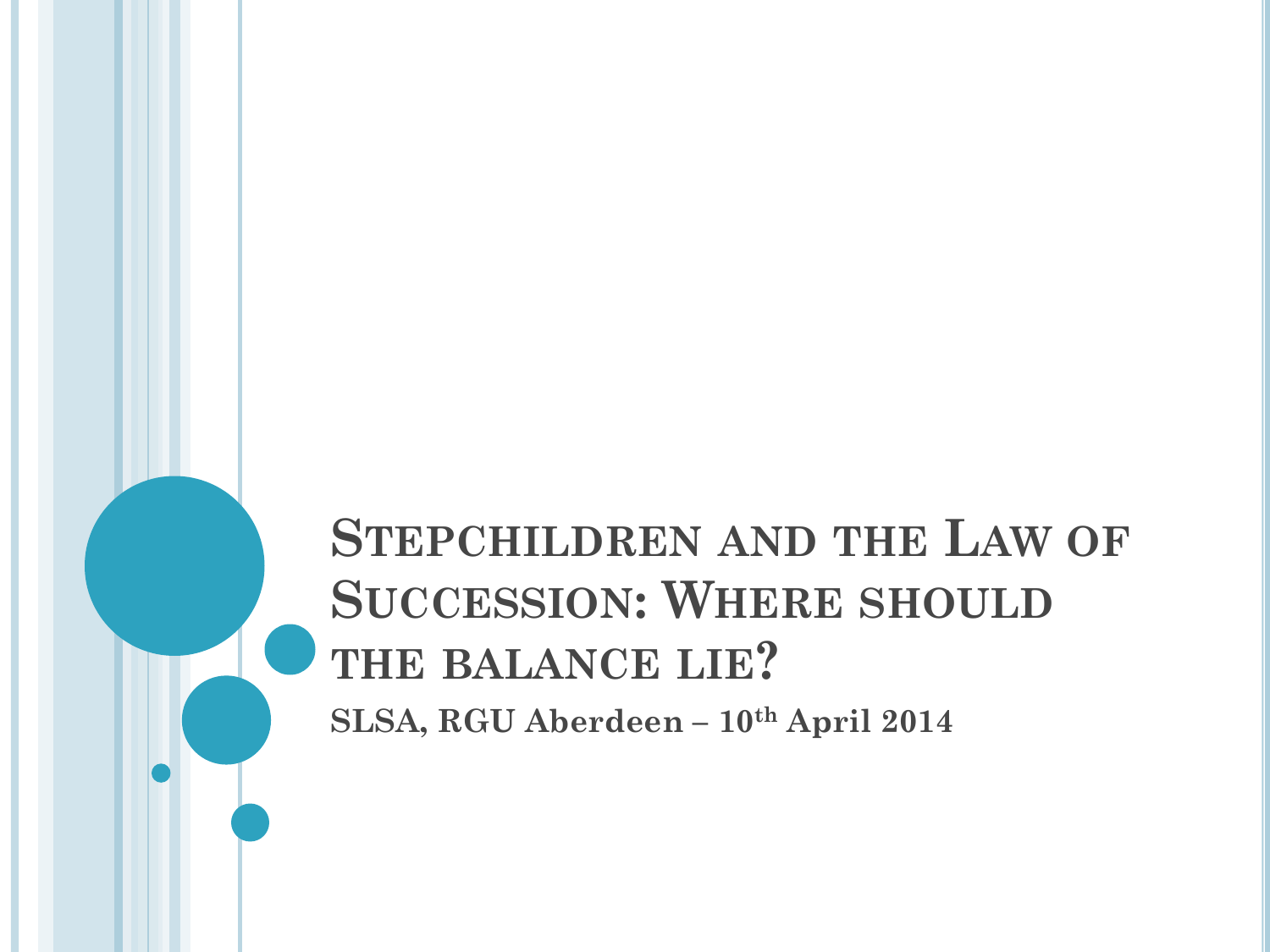# INTRODUCTION

- Link to abstract/title?!
- Focus: step-parents vs deceased's children from a former relationship (intestacy)
- Importance?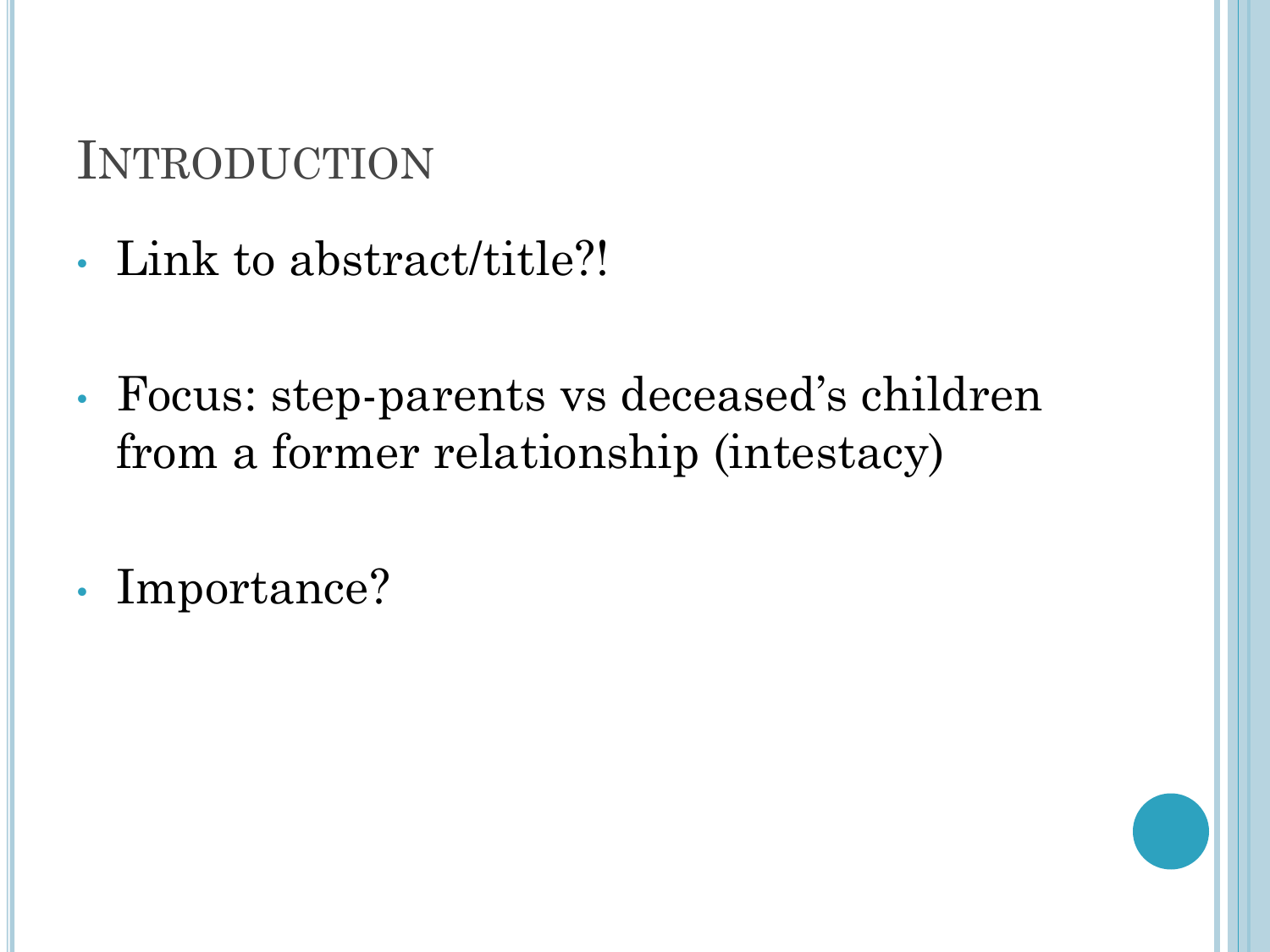# DIFFERENT APPROACHES TO INTESTACY

## Fixed fractional share

- Ireland Succession Act 1965
- Balance?
- Preferential share/Statutory legacy
	- Balance?
	- Conduit theory
	- Problems in mixed/blended families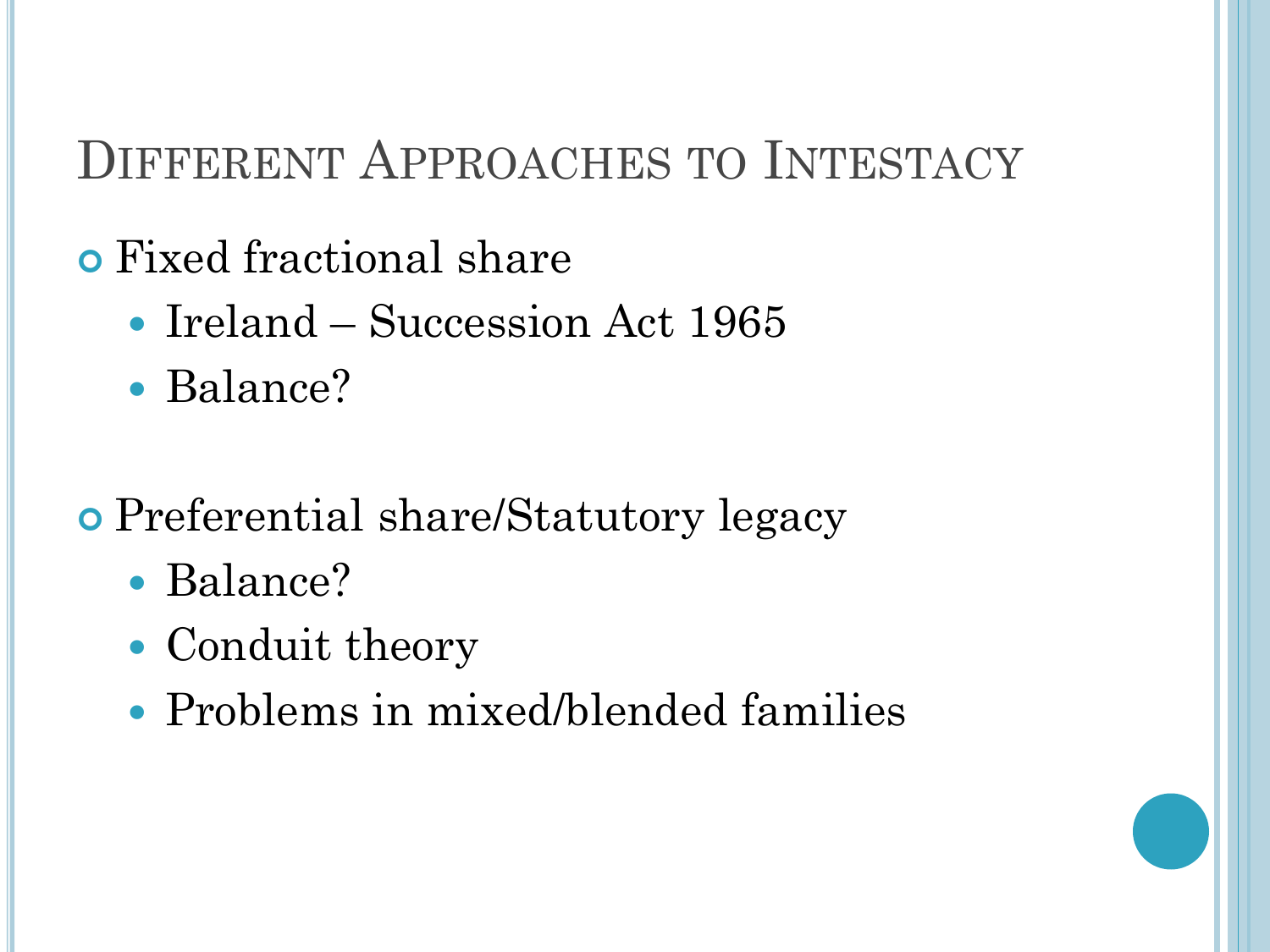#### RESPONSES TO THE PROBLEM

- Canada
- British Columbia
	- Wills, Estate and Succession Act 2009
- Manitoba
	- Intestate Succession Act
- Alberta
	- Wills and Succession Act 2010
- United States of America (18 states)
	- Uniform Probate Code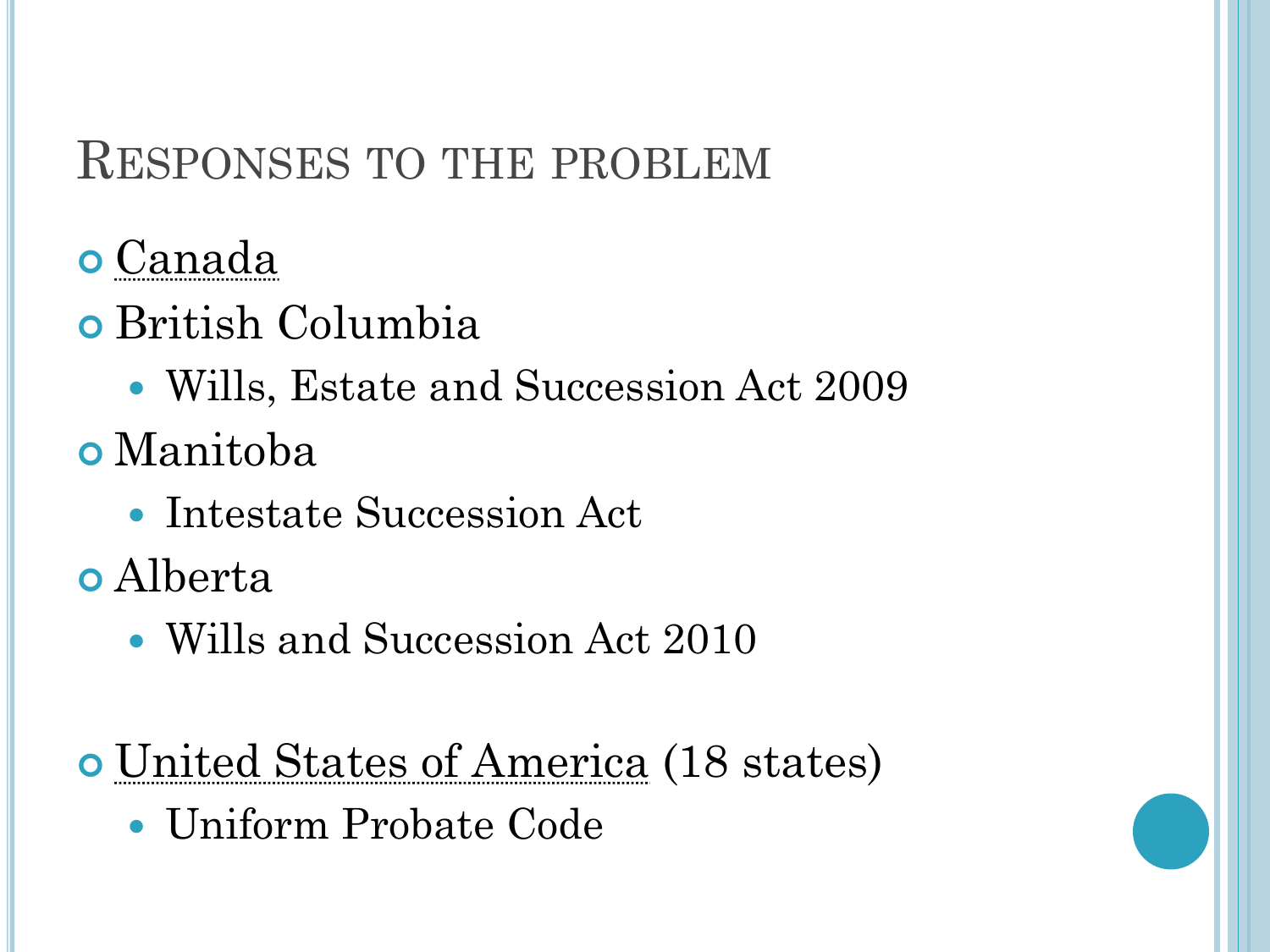#### RESPONSES TO THE PROBLEM

- **o** England and Wales
- Administration of Estates Act 1925
	- Trustees' Powers Bill 2013
- Inheritance (Provision for Family and Dependants) Act 1975
- Australia
- National Committee for Uniform Succession Laws (New South Wales Law Reform Commission)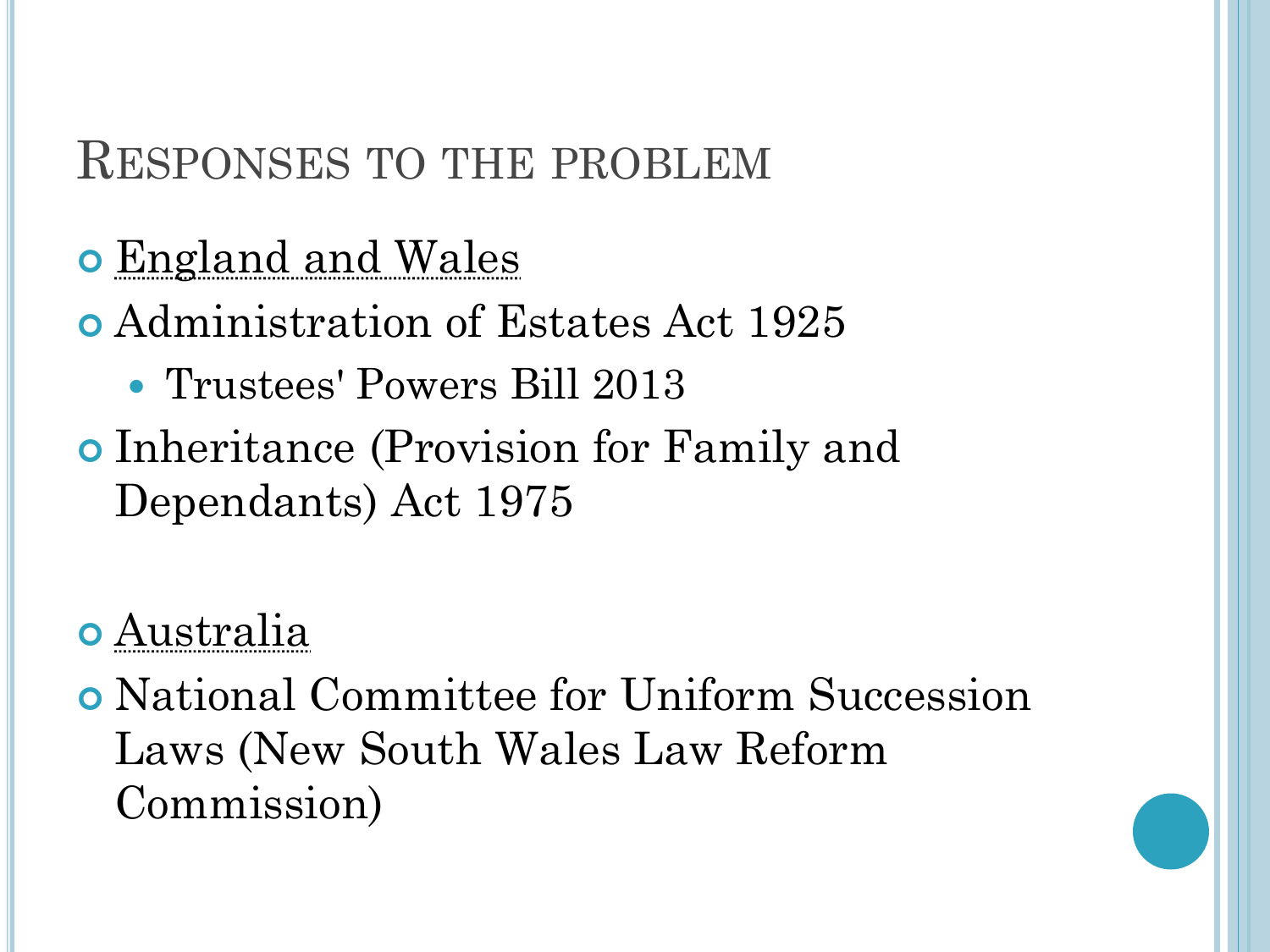#### REASONS AGAINST REFORM

Law Commission for England and Wales:

- 1. Focused on prioritising the surviving spouse
- 2. Doubted that a surviving spouse's share should be affected by presence of children from a former relationship
- 3. A desire for simple rules
- 4. Doubted the relevance of the conduit theory
- 5. Believed that parents are in best position to judge whether to give children something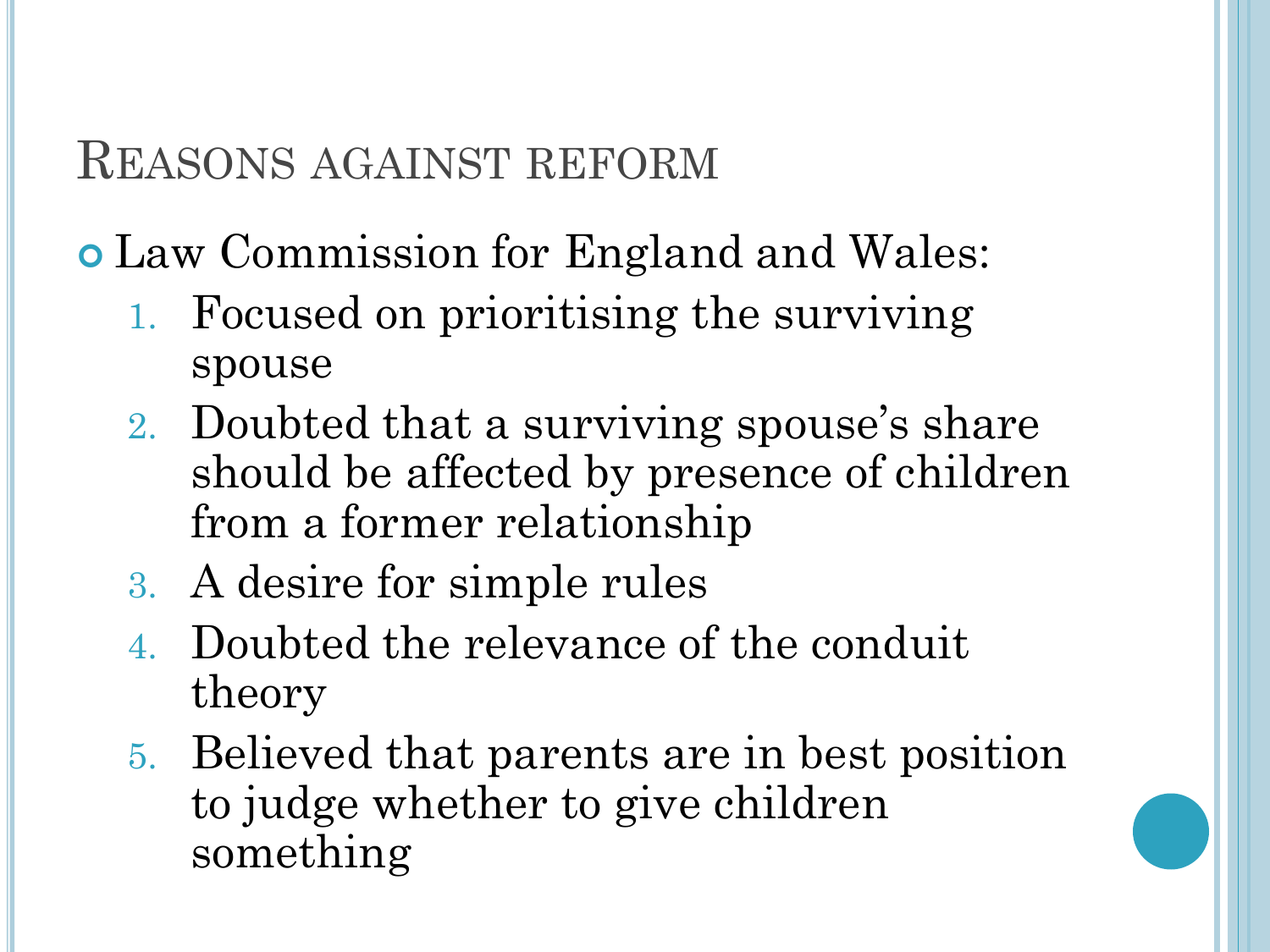#### DIFFICULTIES WITH THESE ARGUMENTS?

- 1. Desire to prioritise the spouse does not have to be abandoned… it's a question of balance
- 2. Should a surviving spouse's share be affected by presence of children from a former relationship?
	- Status as spouse?
	- Evolution of intestacy schemes Status as parent/conduit?
	- Is it unfair to treat the situations differently?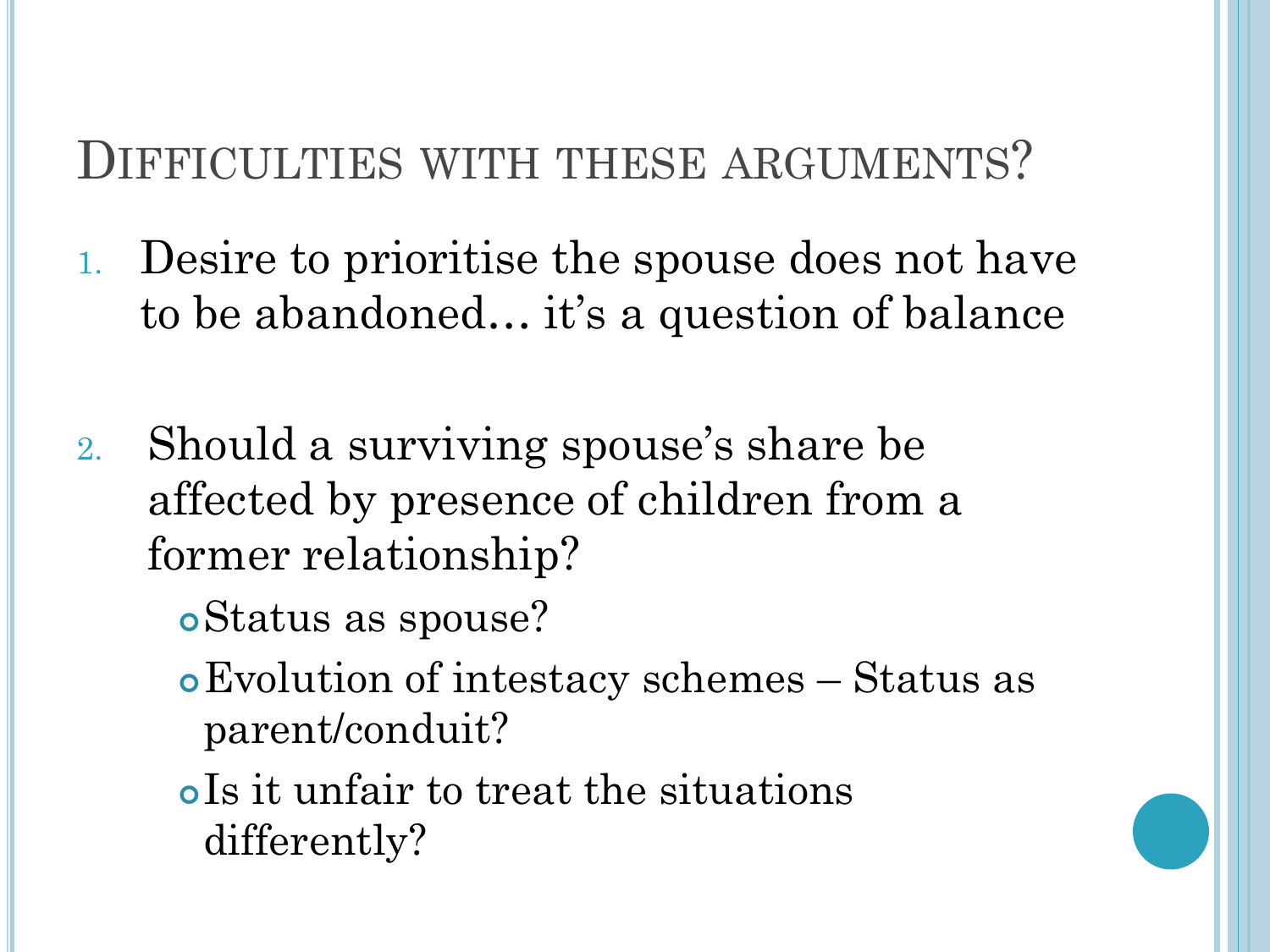## DIFFICULTIES WITH THESE ARGUMENTS?

- 3. Importance of simple rules? Simplicity of rules v complexity of families Fairness?
- 4. 'Conduit theory paints too simplistic a picture of family relationships… step-parent will not always be an unreliable [conduit]'
	- Shouldn't be dealing in absolutes
	- Likelihood/probability
	- Public recognition of heightened threat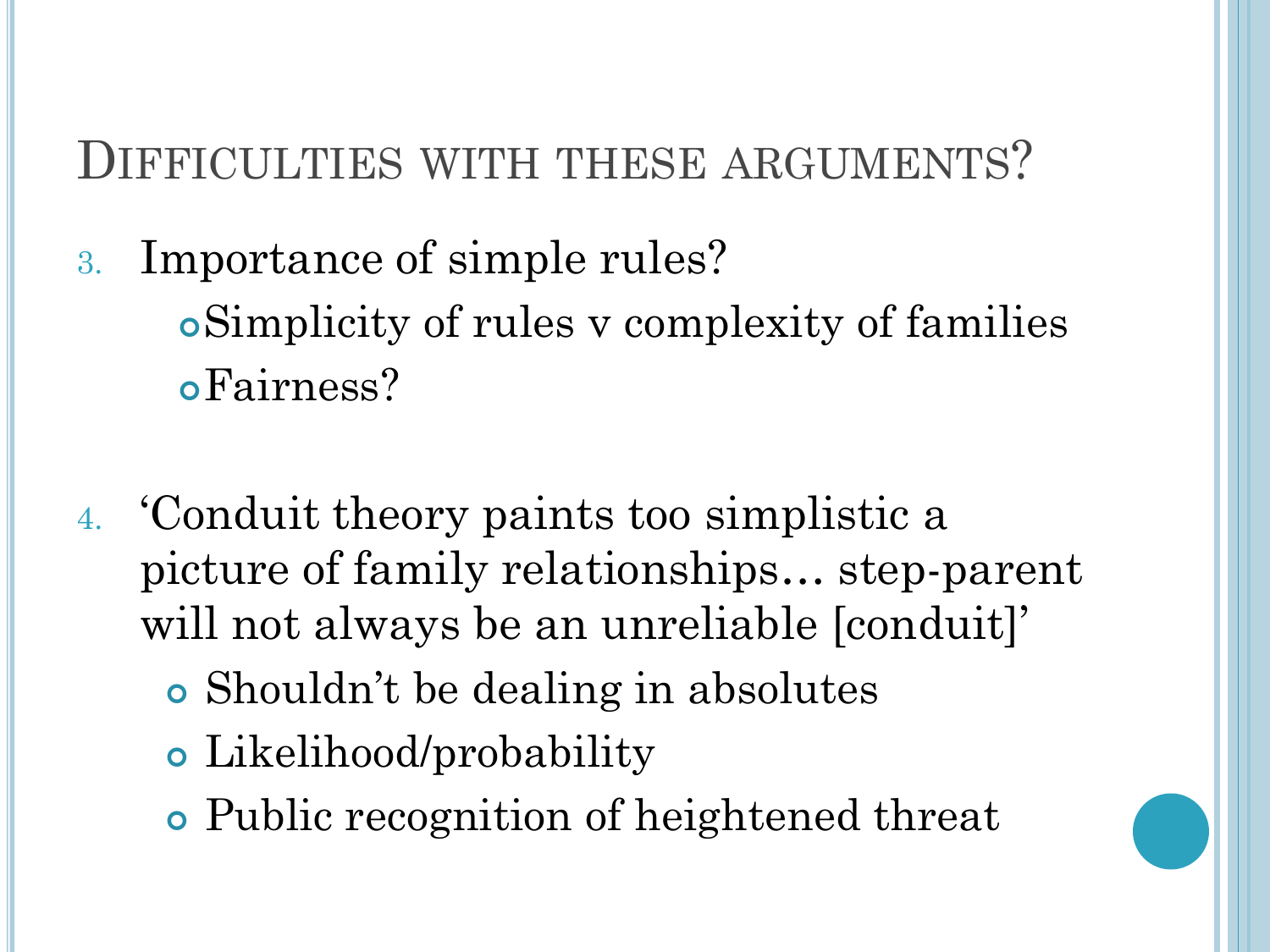#### DIFFICULTIES WITH THESE ARGUMENTS?

- 5. Does the notion that parents are the best people to judge and to decide what to leave the children from a former relationship apply?
	- Mistakes the purpose of intestacy regimes? Suggests that parents have chosen to die intestate…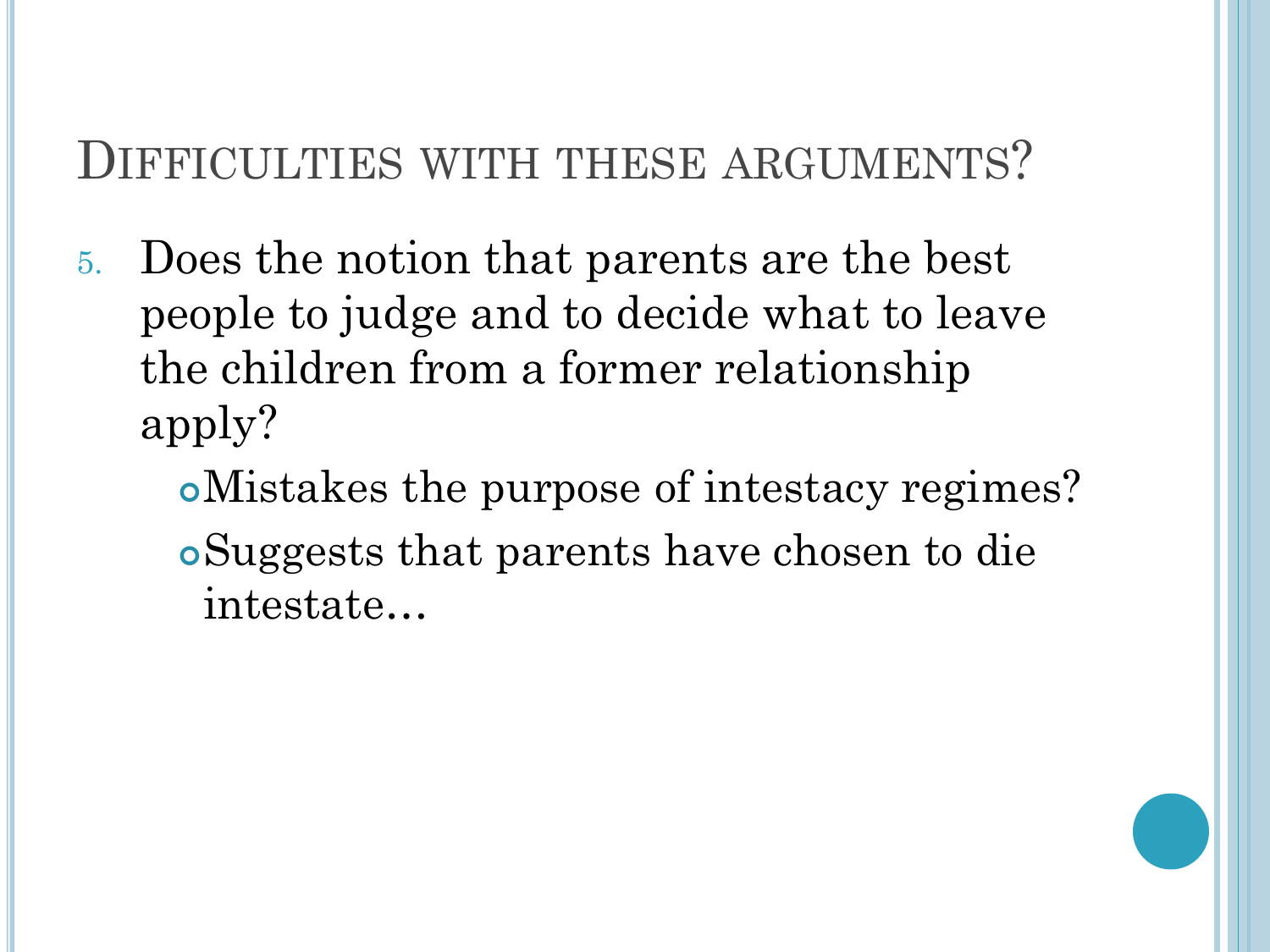#### PURPOSE OF INTESTACY REGIMES

Intestacy schemes - 'Intent-serving'

- 2010 Public survey (Nuffield):
	- Where the children were all common, the support for 'all to spouse' was 51%
	- Only 11-16% of respondents favoured 'all to spouse' where there were children from a former relationship, irrespective of age NB: Support for 'prioritising' the surviving spouse
- Responses to reform initiatives (1950, 1989, 2011)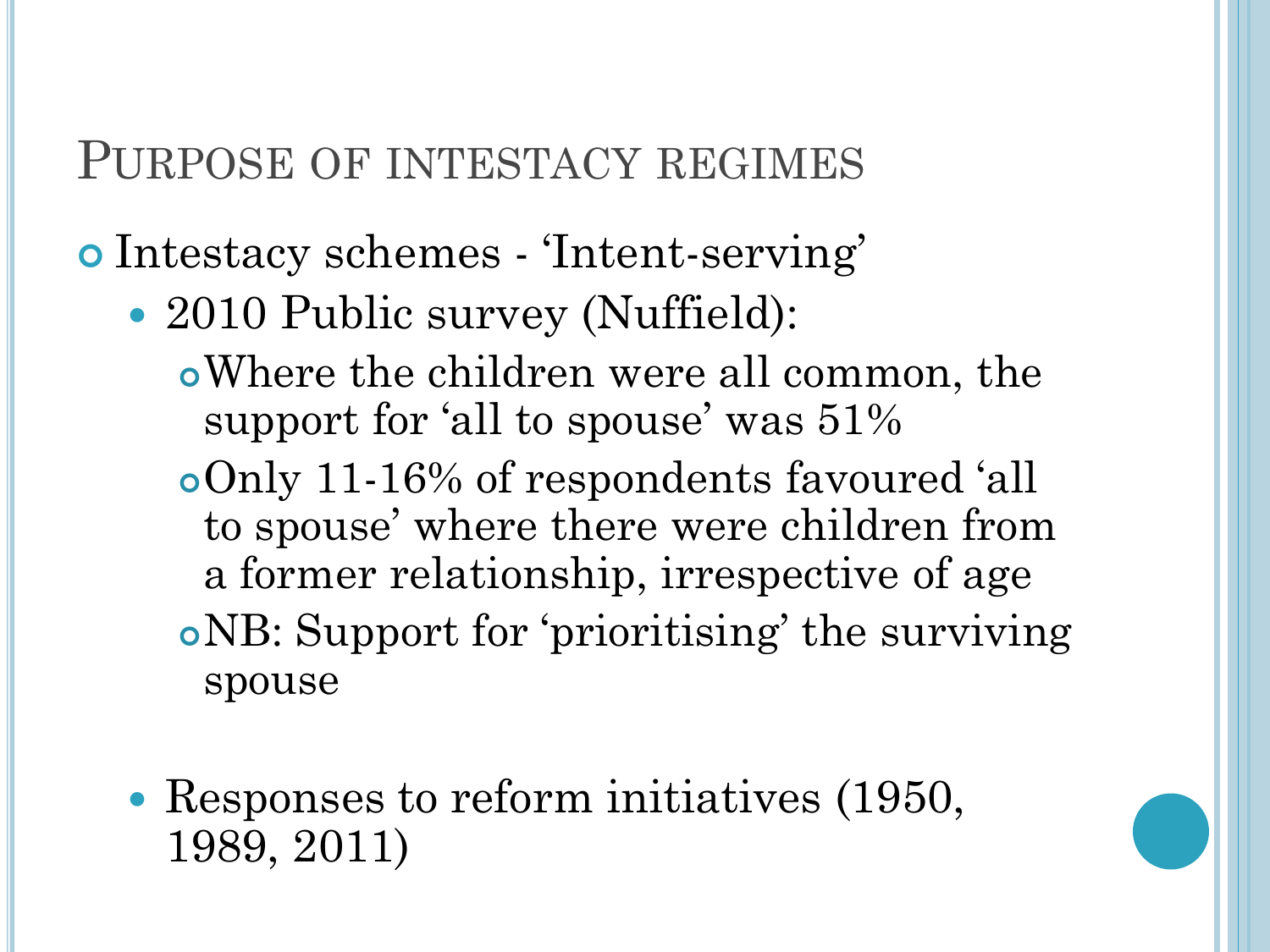#### PURPOSE OF INTESTACY REGIMES

- J E Dekker and M V A Howard, 'I give, devise and bequeath: an empirical study of testators' choice of beneficiaries' (NSW Law Reform Commission Research Report 2006)
	- Limitations

Clear distinction in the distribution of estates where children from former relationship existed

 Practitioners responses in England and Wales?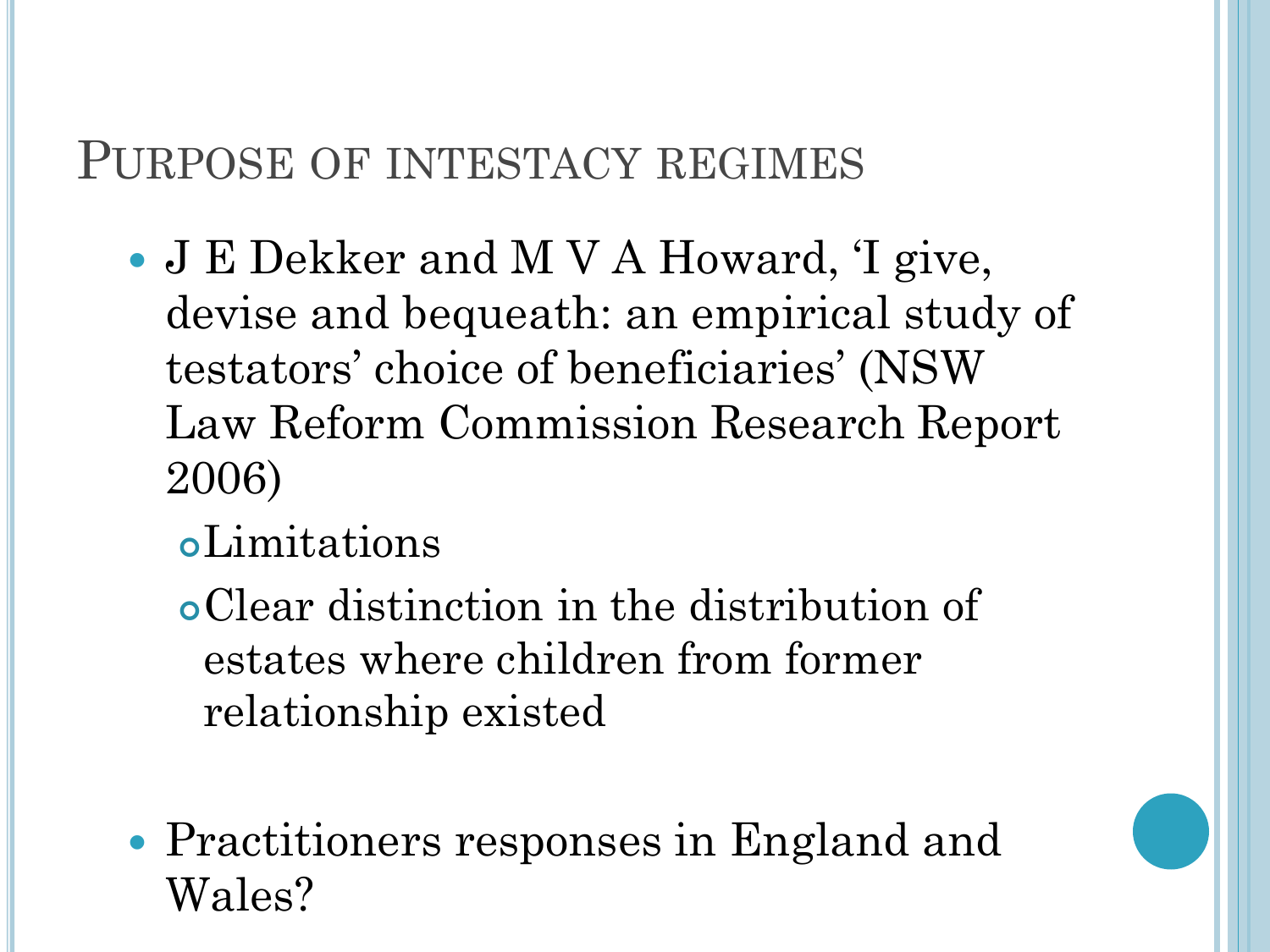## PROPOSAL

# o Tricky!

- Professor Kerridge (2007)
- Professor Burns (2013)
- **o** Relevance of home-ownership
	- Post-Stack future?

 Automatic co-ownership of the family home – too ambitious & too asset-specific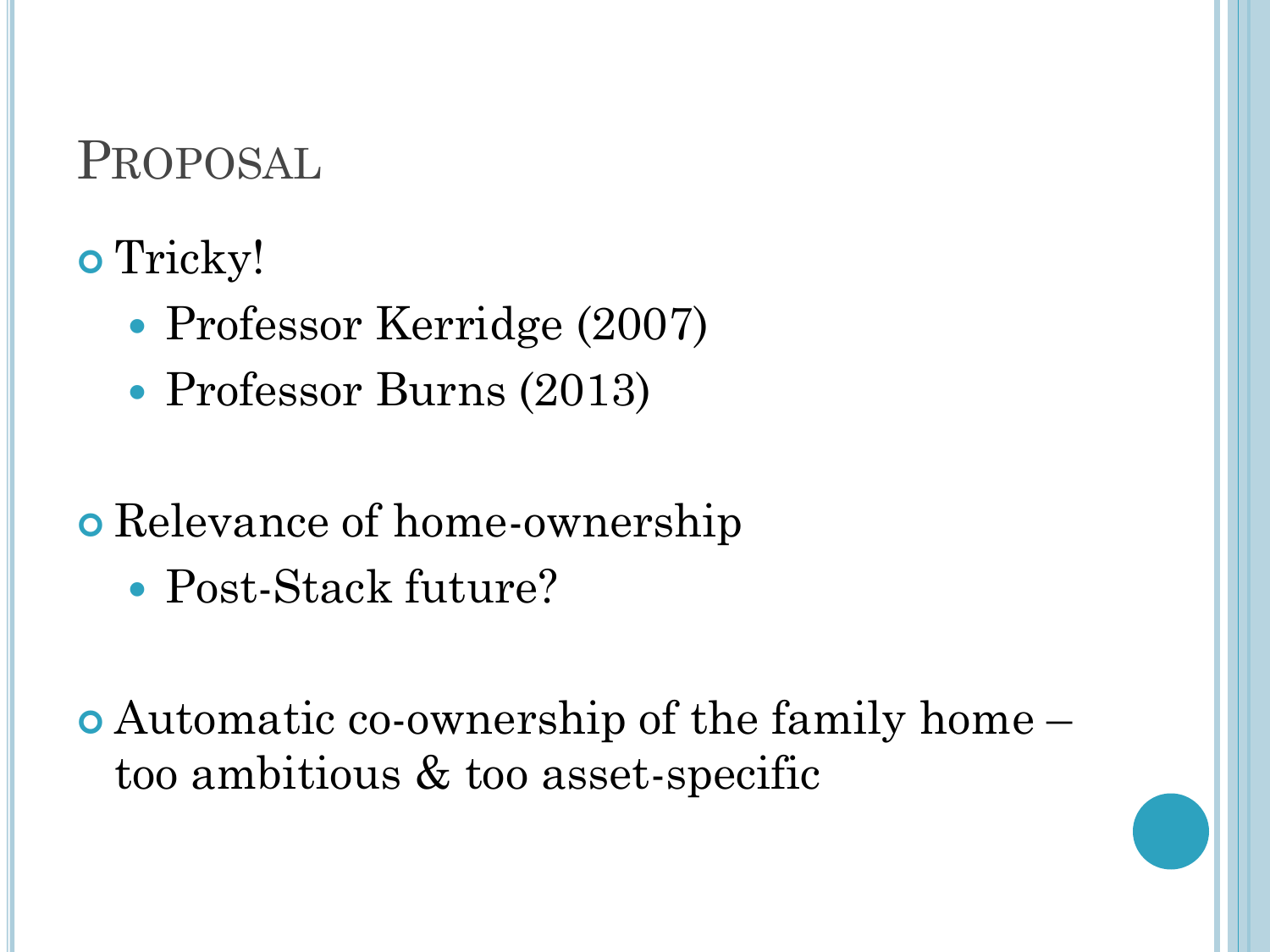# PROPOSALS?

#### Learn from North American experience?

- BC: Reduce (-50%?) statutory legacy where there are children from a former relationship
	- Strengths? Amend family provision legislation
	- Weaknesses?
- $\bullet$  Have a very low statutory legacy + 50% or the remainder OR just 50% of entire estate?
	- Rejected because....?